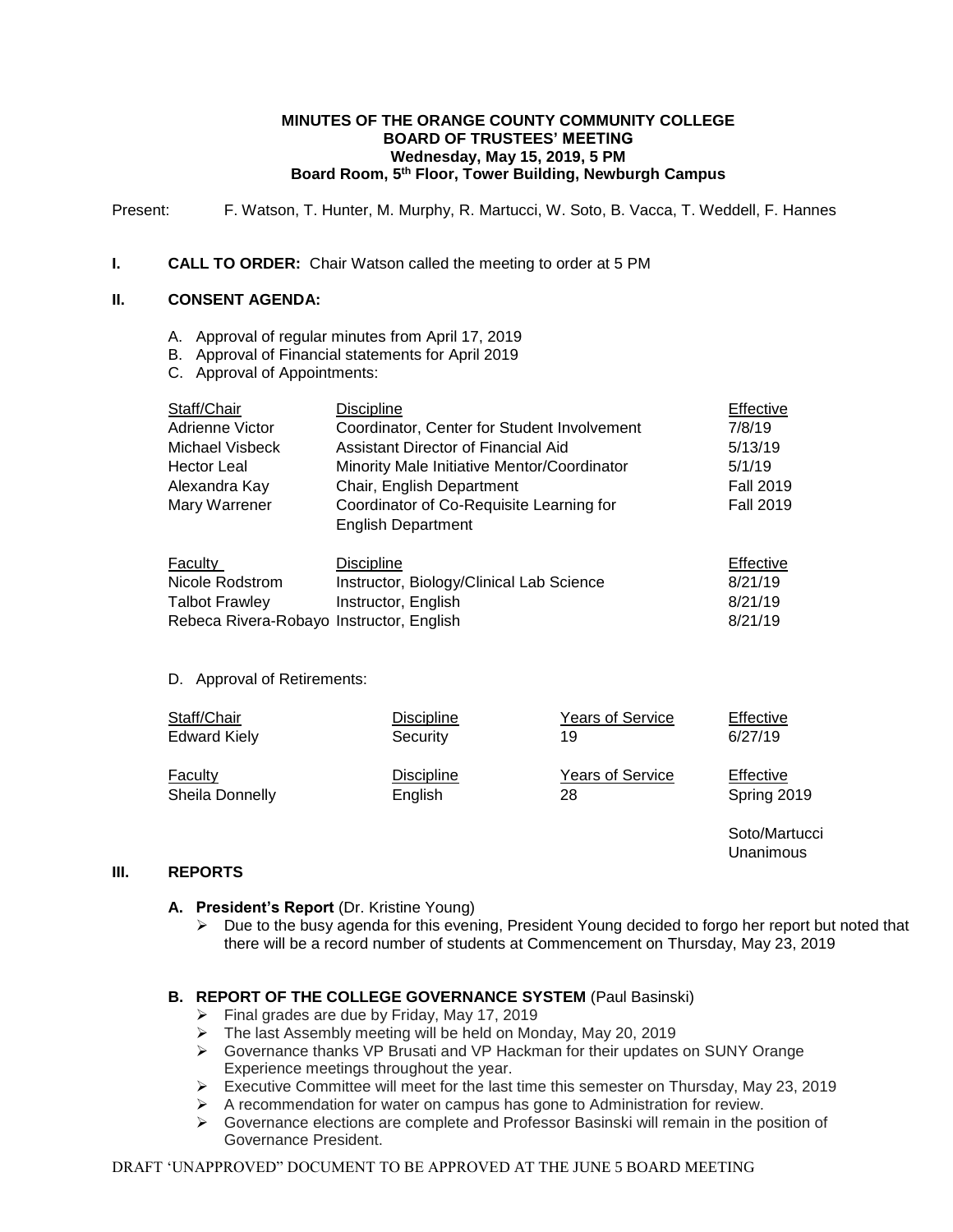- $\triangleright$  The PBIE committee sent recommendations and ranking of priorities to Cabinet for feedback and a breakout session was held for discussion.
- $\triangleright$  Governance discussion boards will begin with next Academic year.
- $\triangleright$  A Governance work group was tasked with reviewing the results of Faculty/Staff survey. The committee will report to EC Retreat and discussion will be held.

# **C. REPORT OF THE STUDENT TRUSTEE:** (Will Soto)

- $\triangleright$  New senators were elected: 1 from Newburgh and 4 from Middletown
- $\triangleright$  Aaliaya Patterson has been elected as the 2019-20 student trustee.
- $\triangleright$  Faculty Association President, Tony Cruz, reached out to a few administrators regarding the food service.
- $\triangleright$  Trustee Soto noted that the Market place was bare on Monday during his finals.

## **D. REPORT OF THE COLLEGE ASSOCIATION** (Vinnie Cazzetta)

- $\triangleright$  The Ribbon Cutting and Grand Opening of Inspire at the Newburgh Lab School was held on April 26.
- $\triangleright$  College Association Budget Committee met on May 8 and developed a budget to present at the June Board meeting.
- June Board of Directors meeting will be held on June 19.
- $\triangleright$  "Kickoff" meeting with new auditors will take place on June 19.

# **E. REPORT OF THE FOUNDATION BOARD (Derrik Wynkoop/Dawn Ansbro)**

Mr. Wynkoop noted the following highlights and the full report of the Foundation Board is *included as Addendum 1 to these minutes*.

- $\triangleright$  Mr. Wynkoop thanked the Board of Trustees for having Foundation Board members at their meetings throughout the year.
- > The joint dinner between the Foundation Board and trustees will be held on Thursday, May 30 at West Hills Country Club.
- > The "Golfing for Scholarships" tournament will be held on Thursday, June 20 at Wallkill Golf Club.
- $\triangleright$  A new position for "Finance Manager" will be posted soon to take over the work of Glen Connoly who will no longer provide financial assistance to the Foundation. Glen's work has been impeccable through the years, but at this point in time, the Foundation requires someone in the position at fulltime capacity.
- $\triangleright$  Hudson Valley Gives event is today and Mr. Wynkoop encouraged everyone to give. So far today, about \$21,000 has been raised.

### **F. SPECIAL REPORTS:**

### **TRIO and EOP**

Gerianne Brusati, VP for Student Services Madeline Torres-Diaz, AVP for Student Engagement & Completion

A comprehensive presentation was given by AVP Torres-Diaz and VP Brusati and the full presentation is *included as Addendum 2 to these minutes.*

- $\triangleright$  EOP Grant was awarded in Fall 2016 and was funded to serve 75 students annually, with \$78,750 awarded each year.
- > Funding supports one full-time EOP Success Coach.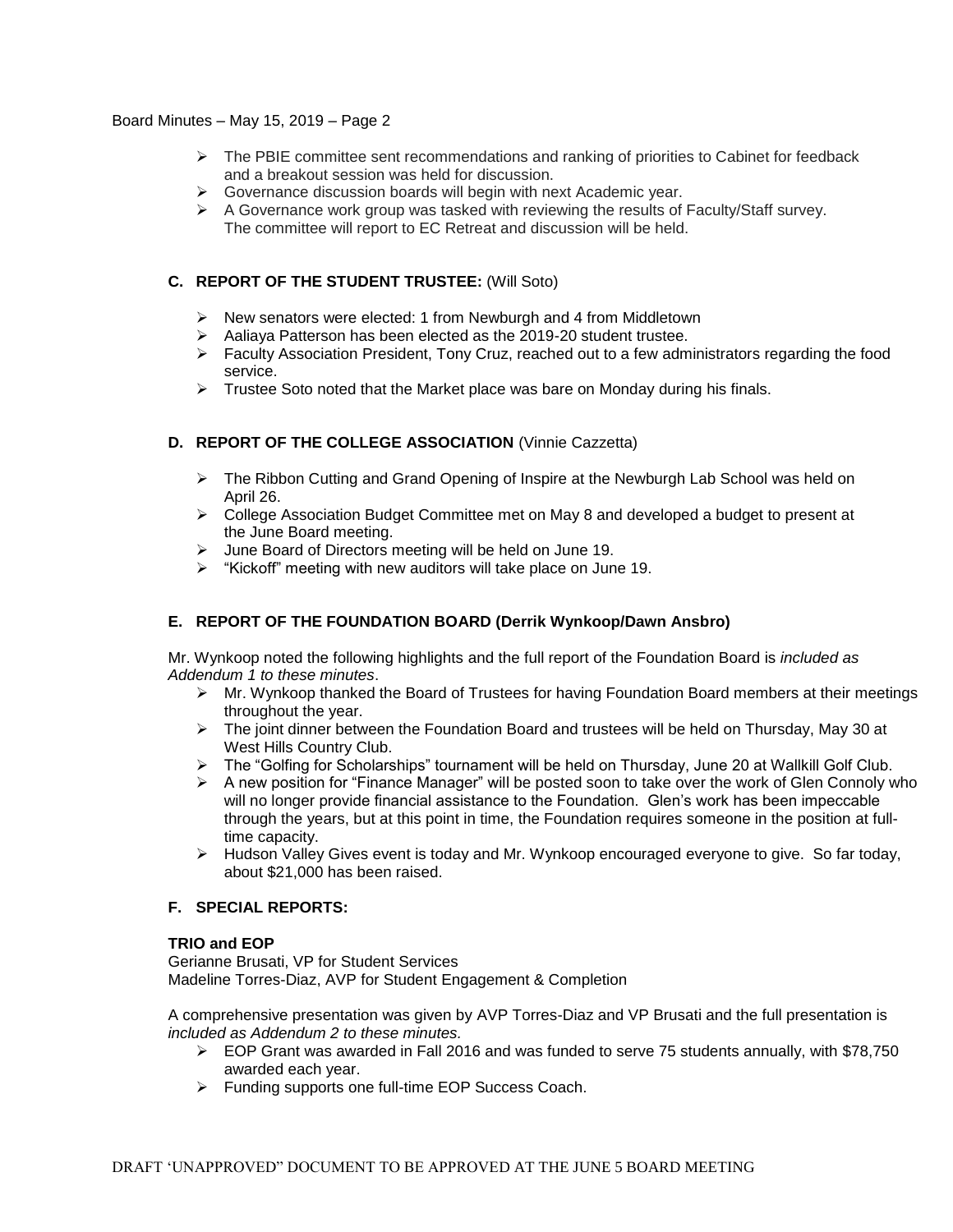- $\triangleright$  The EOP Grant provides a mandatory 3 week Pre-Freshman summer program, establishes clear road maps to students' end goals, provides mentor and financial assistance, and ongoing advising, progress tracking, feedback, and support throughout the student's journey at SUNY Orange.
- $\triangleright$  TRIO is a student support services program that is funded annually at \$220,000.
- > TRIO serves 140 eligible students each year.
- > Funding of TRIO supports one full-time Director, one full-time Success Coach, and one part-time Administrative Assistant.

AVP Torres-Diaz showed a very moving video of student testimonies regarding their experiences in these programs & she thanked the Foundation Board for their support.

### **2019-2020 Budget**

Linda Dauer, VP for Administration and Finance

- VP Dauer discussed Budget Challenges, Revenue Assumption and the proposed budget for AY 2019-2020. > Challenges:
	- o Declining enrollment, which is a demographic that is changing nationally
	- o State contribution should be 1/3 of tuition but it has not been for several years.
	- o Health costs have escalated in the past few years and continue to do so.
	- o Budgets in all departments are very tight
	- $\circ$  There are 3 unions on campus with contracts to abide by and the Faculty and Staff contract ended on August 31, 2017. This is not acceptable and is a priority of Administration.
	- Assumptions reviewed:
		- o 4,507 is the current projected FTE for AY 2019-2020
		- o 11% drop in enrollment
		- o Close the budget gap and match reasonably to FTE
	- $\triangleright$  The new payment policy for students has reduced the College's bad debt this year by \$150,000 which is good news for the College.
	- $\triangleright$  \$484,000 has already been reimbursed to the College's surplus for the Early Retirement Incentive given in 2018. The goal was to pay back the entire amount within 2 years therefore Administration is on target.

## **IV. OLD BUSINESS:**

### **Policy Committee Update:**

Trustee Vacca noted that a meeting of the Policy Committee was held today and the committee reviewed suggested new policies. In September, one revision to a policy and one new policy will be presented to the board for approval.

# **V. NEW BUSINESS**:

1. Motion to approve Budget AY 2019-2020

*A motion was made* to approve Budget for AY 2019-2020

Murphy/Hannes Unanimous

2. Motion to Approve Board Meeting Dates for AY 2019-2020

*A motion was made* to approve Board Meeting Dates for AY 2019-2020

Hunter/Weddell Unanimous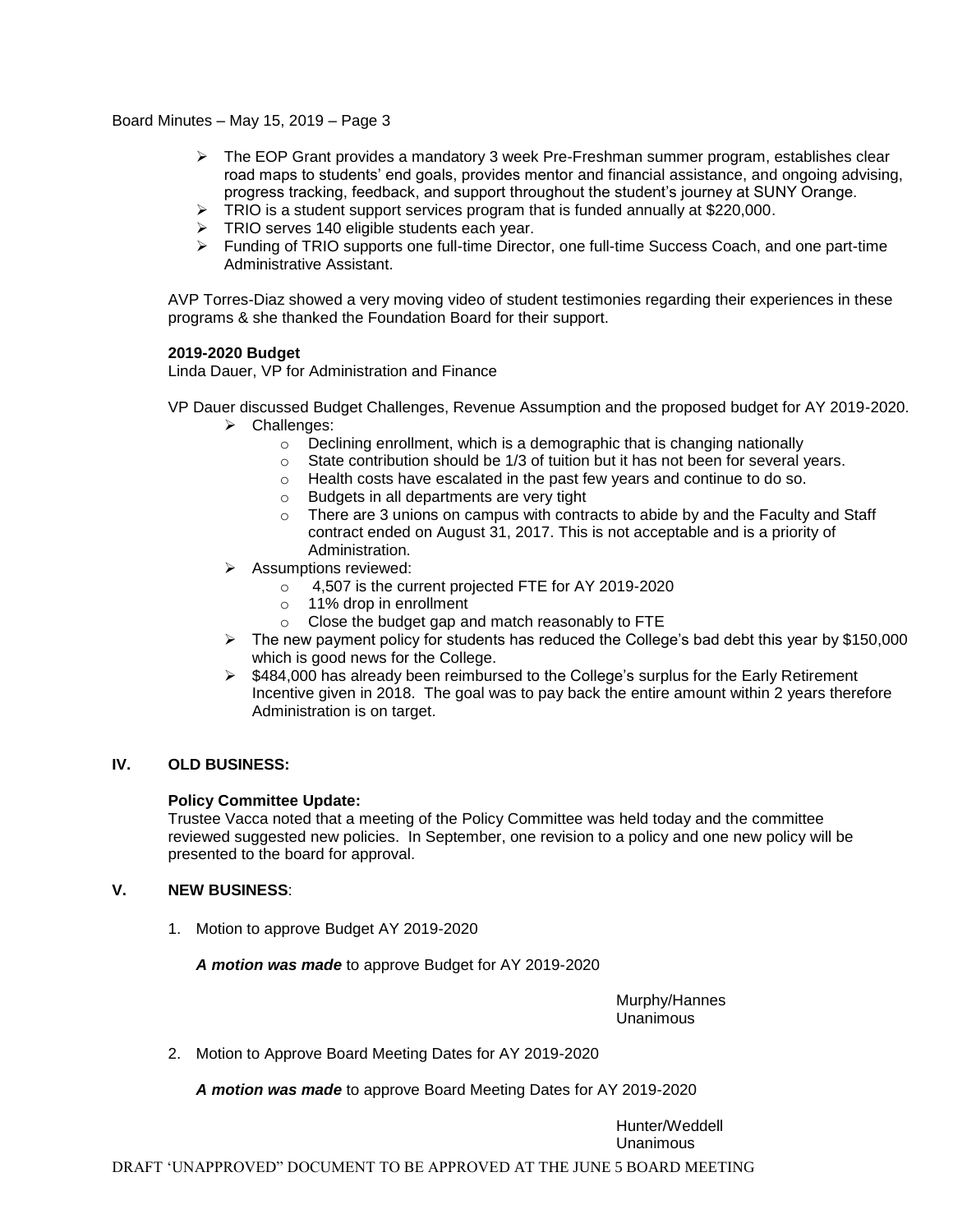3. Resolution 9: Acknowledging Student Trustee Will Soto's Dedicated Service and Awarding of Meritorious **Stipend** 

*A motion was made* to approve Resolution 9: Acknowledging Student Trustee Will Soto's Dedicated Service and Awarding of Meritorious Stipend

> Martucci/Vacca Unanimous

### **VI. BOARD CHAIR COMMENTS:**

- $\triangleright$  Chair Watson recognized Mr. Harry Porr, Deputy County Executive, who was attending this evening. Mr. Porr noted that the County has been discussing the budget for some time and the County very much respects the work of the College and the trustees.
	- $\circ$  Chargeback section notes that the County receives monies for students coming from other counties to Orange County but the County has costs for Orange County students going to other counties as well.
	- $\circ$  The County has received a 2% property tax cut and the state passed a budget at the rate of 4.3% as well as shipping other costs to the County.
	- o Mr. Porr asked that the College be assured that the County is supportive of the College and Dr. Young has done a wonderful job. The County enjoys working with the College's administrative team.
- $\triangleright$  Chair Watson acknowledged the student senate members attending the meeting and thanked them for taking an interest in what the trustees do at the College.
- $\triangleright$  Chancellor Johnson visited on April 25 and she was greeted by a huge group of Chancellor Award recipients and it seemed she had a great visit. A question was asked of the Chancellor regarding consolidation of community colleges. NYCCT, the state-wide organization of community college trustees, had been discussing consolidation of community colleges. The Chancellor said that she did not feel this would be a good fit for community colleges throughout NY State and trustees were encouraged to hear this.
- A Board Retreat will be held on Wednesday, June 5 and Dr. Jeanne Contardo from AGB will be the consultant that day. The retreat goal will be to start moving in the right direction towards establishing a new strategic plan next year.
- $\triangleright$  On Saturday, May 11, Commencement information was sent to all trustees and Chair Watson suggests all trustees review the correspondence.
- $\triangleright$  There will be an Executive Session this evening for the purpose of discussing the following:
	- $\circ$  Ongoing investigation which may lead to prosecution of a criminal offense.
	- o Pending or proposed litigation
	- o Collective Bargaining and Negotiation
	- o Proposed acquisition, sale or lease of real property.
	- $\circ$  Review and Compensation for the president (at which time Dr. Young will be excused from the discussion)
- $\triangleright$  A Slate of Officers for the next Academic Year will need to be appointed. Chair Watson appointed himself, Trustee Hunter and Trustee Hannes to the "Governance and Nominating Committee" and this committee will be entrusted to present a slate of officers: Board Chair, Vice Chair, Secretary and lead the board's self-evaluation. This group will meet over the summer months.

### **VII. COMMITTEE REPORTS:**

### **Academic and Student Services:**

Trustee Murphy gave the following report: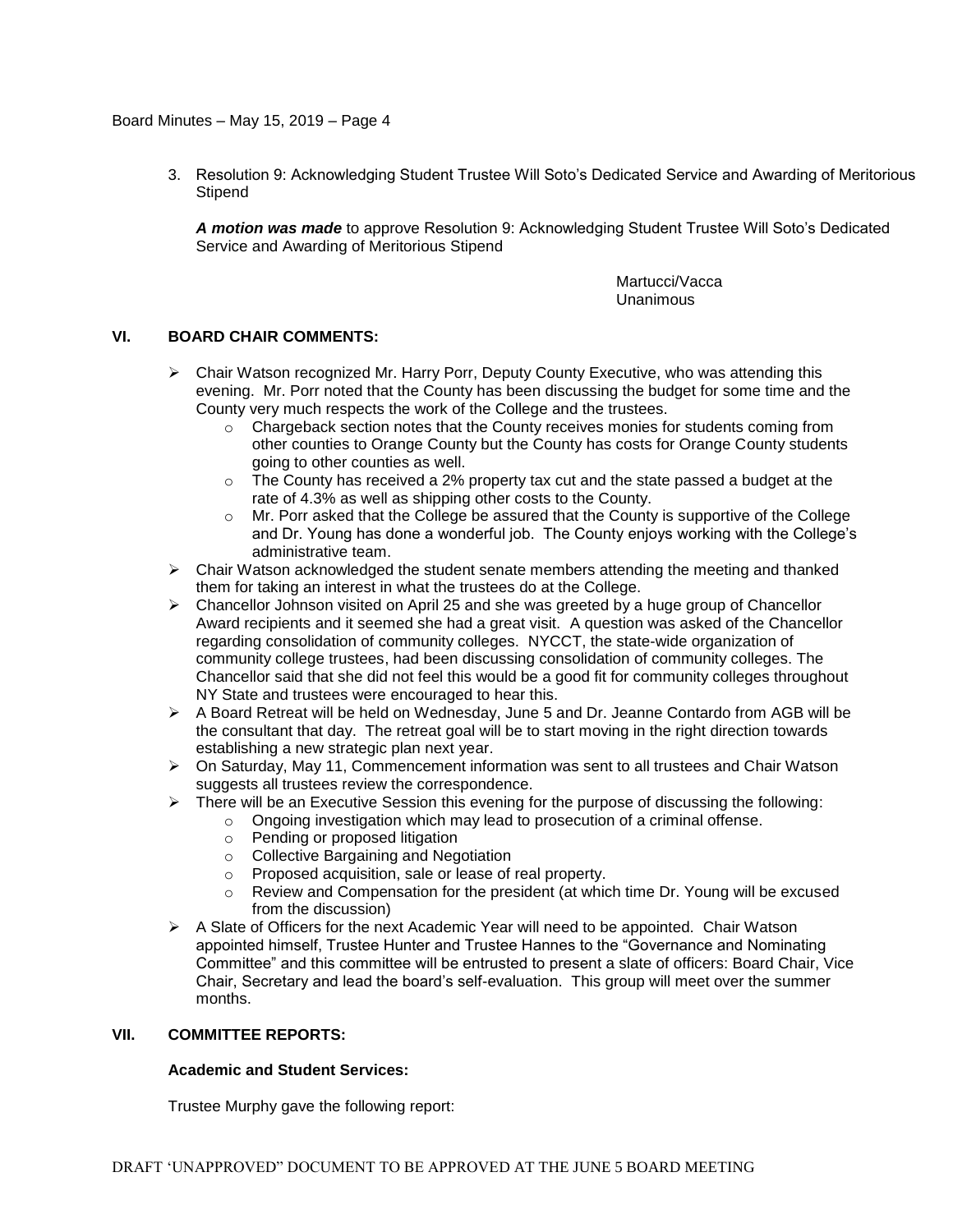- $\triangleright$  The Guided Pathways venture was reviewed at the last meeting of Student Services and Academic Affairs. This is a SUNY initiative to assist students and fortunately SUNY Orange was invited to be in the first cohort group at the institute.
- $\triangleright$  A grant was received from SUNY to fund attendance at these joint meetings with others from different colleges in the state.
- > The SUNY Orange Experience meetings are held on Friday afternoons and are very well attended for two hours of meaningful discussion.
- $\triangleright$  All constituents are heard and it is streamed to Newburgh Campus and different experiences are exchanged.
- $\triangleright$  Summaries of the Guided Pathways meetings are posted.
- $\triangleright$  There will be student groups formed in the fall
- > A Gateway Course Academy titled "What We Are Learning About Guided Pathways: Implications for Gateway Courses" will be held on Monday, May 20. Faculty will gather for workshops and a keynote speaker from Columbia, John Fink, will speak to the group in the first session that day.

#### **Audit and Finance Committee:**

 $\triangleright$  Trustee Weddell thanked the Audit and Finance committee for their work the last six months and thanked VP Dauer and Ms. Wagner for assistance in educating the finance committee. He noted that Mr. Porr, Mr. Neuhaus and the legislature should know that the College has really combed through the budget and spent a great deal of time considering how to make it fair for the County and the Students. The hope is the state will help a bit more but the College has worked diligently at getting the numbers in order and they are fairly represented in the budget. The committee met every month reviewing numbers and all seems to be on target as projected.

#### **VIII. COMMENTS FROM THE PUBLIC:**

Speaking as Coordinator for the Adjuncts, Professor Bliss noted the following:

- $\triangleright$  There are new initiatives in the English Department to get students the developmental help needed and into Freshman English courses.
- $\triangleright$  The English Department sees every student that comes to the College.
- With the new version of Freshman English, the loading for Adjuncts has changed. Due to this and to the number of retirements in the department, there is a possibly the department will have to supervise 50 adjuncts for the fall semester.
- $\triangleright$  These adjuncts commute between several campuses and pick up courses from a variety of colleges, which becomes a challenge.
- $\triangleright$  While Professor Bliss understands that budget-wise it is difficult to consider full-time positions, with full-time positions there are people dedicated enough to the institution, are at the institution enough and can be fully involved at the institution.
- $\triangleright$  Professor Bliss requested that trustees consider replacing some of the full-time faculty positions that need to be filled, rather than rely on adjuncts.
- $\triangleright$  In addition, it takes a lot of supervision for adjuncts, on two campuses, day and evening. There needs to be adequate support for the next person in her position, to be able to supervise, evaluate and mentor 50 adjuncts. Whatever the board can do to be supportive of the adjunct faculty would be appreciated.

Professor Bliss is finishing up with the Faculty Council at the end of May after completing a report she must write for the team visit she chaired at a sister institution.

She hopes that the trustees will be as open to comments and get comments from the next faculty council delegate, Michelle Tubbs. She hopes that the Trustees continue to work in the spirit of shared Governance with the Campus Shared Governance system and Administration for the future good health of the College.